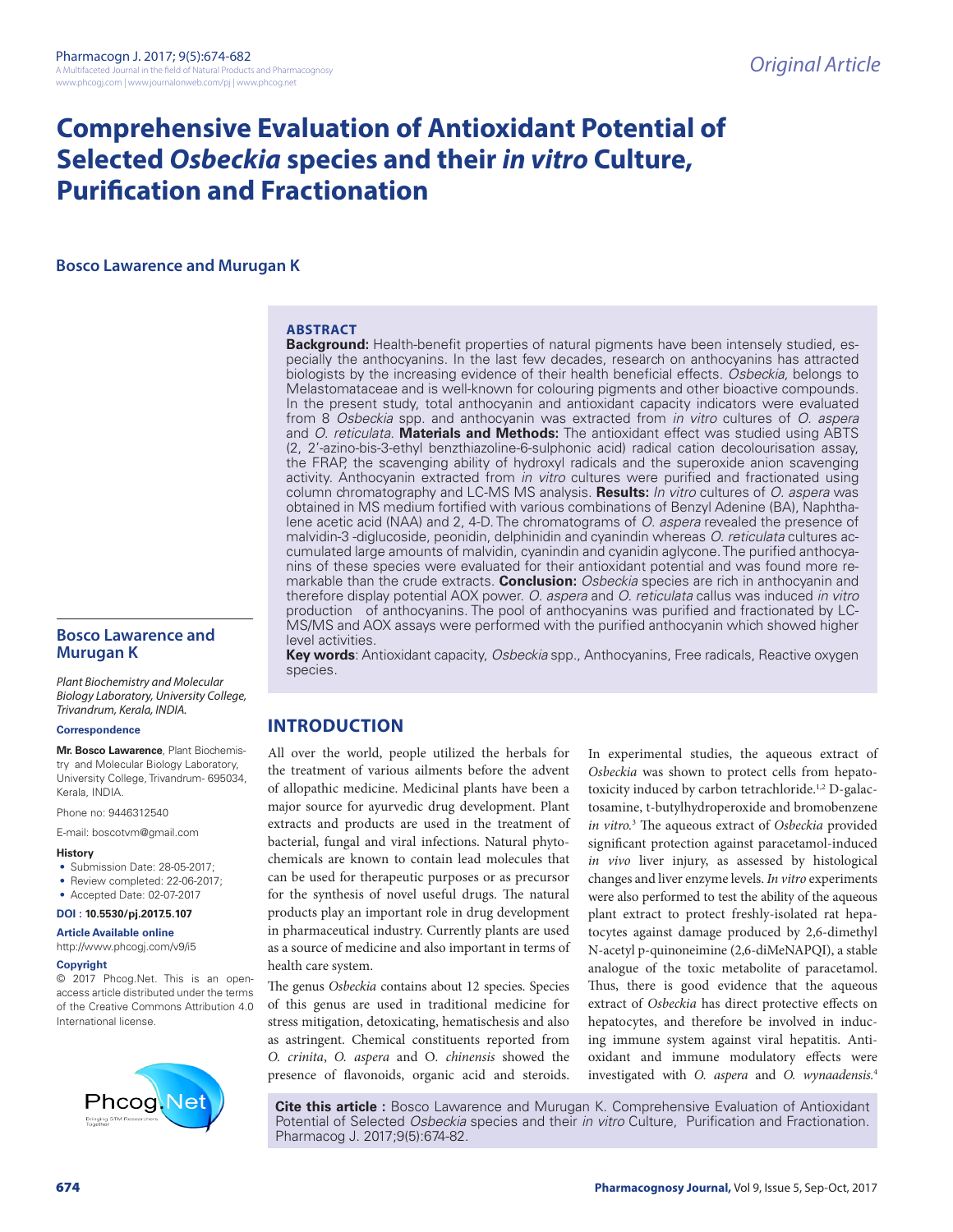*Osbeckia octandra* was studied for its hepatoprotective activity. Further *O. octandra*, *O. chinensis* and *O. nepalensis* were showed to exhibit antidiabetic activity.<sup>5</sup>

Despite all these reports, the use of *Osbeckia* fruits and flowers by ethnic people was highly ignored by investigators. *Osbeckia chinensis* fruits were used by the *Meithi* community of Manipur to obtain a medicinally important violet dye and this dye was used in olden days for colouring mouth.6 The crushed fruits and flowers are soaked in local made wine or country liquor for best results. The violet dye being anthocyanins, the brightly coloured flowers and fruits also need to be investigated for medicinal properties. Anthocyanins represent one of the most widely distributed classes of plant flavonoids. Apart from their coloring effects, anthocyanins show ability to prevent lipid oxidation, scavenging activity against various artificially generated free radicals. The common aglycon forms of anthocyanidins are cyanidin, delphinidin, peonidin, petunidin, malvidin, and pelargonidin. The prevalent sugar moieties are glucose, rhamnose, xylose, galactose, arabinose, and fructose.

The genus *Osbeckia* is also facing threats of extinction due to pollution and man-made destructive-activities. No authentic records of micro propagation works were reported except that of *O. octandra* which was used as a horticultural crop in landscaping. The present work is to evaluate the anti-oxidant activity of the anthocyanins obtained from the selected species of *Osbeckia* and to standardise protocols for the micro propagation of *Osbeckia aspera* and *Osbeckia reticulata*.

# **MATERIALS AND METHODS**

#### The Plant material

Flowers of *Osbeckia* sps. for the present study were obtained from various parts of Idukki district of Kerala such as Munnar hills, Wagamon and Peerumed. *Osbeckia aspera,* is a perennial shrub distributed both in tropics and sub tropics. Although the plant is propagated naturally by vegetative means as well as through seeds, seed derived plantlets were found to be less frequent in natural habitat and distribution appear in fragmented patches derived from root stocks. *Osbeckia reticulata*, is a small tree frequently seen in temperate habitats and is distributed above 3000 feet in Western Ghats. *Osbeckia aspera* was well established in the green house, but *O. reticulata* failed to acclimatize with the greenhouse conditions and did not remain alive beyond six months. Identity of the plants were confirmed by referring floras and authenticated by herbaria of Jawaharlal Nehru Tropical Botanical Garden and Research Institute, Palode, Trivandrum.

#### *In vitro* culture

The collected plantlets were reared in green house of the college Botanical garden and stem segments and leaf cuttings from healthy, disease free plants were used as explants. The explants were subjected to surface sterilisation using 10% teepol solution followed by rinsing in tap water for 60 min. Then, the stem cuttings were immersed in ethanol 70%  $(v/v)$ for 30 s and, finally mercuric chloride or sodium hypochlorate was used. Ethanol treatment was found hazardous in the case of leaves. In the last step, explants were washed in distilled and autoclaved water.

After sterilisation nodal segments (2-3 cm) were used for multiple shoot induction and inter nodal fragments and leaf cuttings were used for direct organogenesis and callus induction. The explants were transferred to MS culture medium supplemented with various phytohormones, besides the control group (without growth regulators). During the entire process of *in vitro* culture, the plantlets were kept in  $2.5 \times 15$  cm test tubes. The MS culture media was supplemented with vitamins, sucrose (30 gm /L), and agar (7 gm /L). The culture media pH was adjusted to  $5.7 \pm 0.1$ . Media were sterilized by autoclaving for 15 min at 120°C and 15 lbs of pressure.

Clonal fidelity of the regenerated plants was ascertained by morphological and histological evaluation. All experiments were conducted in a completely randomized design.

# Estimation of Anthocyanin content and antioxidant potential

Protocol by Sutharut and Sudarat was used for the estimation of anthocyanin content in flowers. The absorbance was read at 510 and 700 nm against distilled water as blank.7

Aqueous acidified methanol and ethanol have been most commonly used in the extraction of anthocyanins. Methanol is not preferred for food use as it is toxic. Ethanol is the most acceptable one for use in food industry. Silica gel, Amberlite IRC 80, Amberlite IR 120, DOWEX 50WX8, Amberlite XAD4 and Amberlite XAD7, were examined for the purification of anthocyanins.

LC- MS/MS analyses were performed on an Agilent 6410A Triple Quad LC-MS/MS system. Briefly, a 100 μL sample was injected onto a Reliasil  $4.6 \times 250$  mm, 5-µm c18 column equilibrated in 95:5 A:B where A was 0.1% Acetic acid and B was acetonitrile. Flow rate was 0.5 mL/min. Anthocyanins were eluted through application of a linear gradient to 80:20 A:B in 25 min. Data dependent MS/MS and MS3 were performed on abundant precursor ions to elucidate chemical structures. Precursor ion scans were obtained in the range m/z 600-1400 and all data manipulation was within Xcalibur software, version 2.0.7.

To estimate the anti-oxidant activity of the plants the flower petal extracts (20 μl) were added to 0.5 ml of methanolic solution of DPPH and 0.48 ml of methanol. The mixture was allowed to react at room temperature for 30 minutes. Methanol served as the blank and DPPH in methanol, without the leaf extracts, served as the positive control. After 30 minutes of incubation, the discolouration of the purple colour was measured at 518nm in a spectrophotometer. The radical scavenging activity was calculated.<sup>8</sup>

The antioxidant effect of the extracts was also studied using ABTS (2,2'-azino-bis-3-ethyl benzthiazoline-6-sulphonic acid) radical cation decolourisation assay. Radical cations (ABTS+) were produced by reacting ABTS solution (7 mM) with 2.45 mM ammonium persulphate. The mixture was allowed to stand in the dark at room temperature for 12-16 hours before use. Aliquots (0.5 ml) of the different extracts were added to 0.3 ml of ABTS solution and the final volume was made up to 1 ml with ethanol. The absorbance was read at 745 nm in a spectrophotometer and the per cent inhibition was calculated.<sup>9</sup>

The FRAP assay was performed according to methods described by Benzie and Strain.10 FRAP values, expressed as mmol of Fe(II) equivalent per g plant material, was obtained by comparing the absorption change in the test mixture with doses obtained from Fe(II) standard concentrations curve.

The chelating activity was determined by the method of Dinis *et al*. 11 The metal chelating capacities of the extracts were expressed as mg EDTA equivalents/100 g extract. A modified thiobarbituric acid-reactive substance (TBARS) assay was used to measure Inhibition (%) of lipid peroxidation.12 Total antioxidant capacity of the plants was evaluated by the phosphomolybdenum method according to the procedure describe by Prieto and his colleagues.13 The ability of extracts to scavenge hydrogen peroxide was estimated according to the method of Ruch *et al*. 14 The scavenging ability of hydroxyl radicals is measured by the method of Kunchandy and Rao.15 The superoxide anion scavenging activity was measured as described by Robak and Gryglewski.16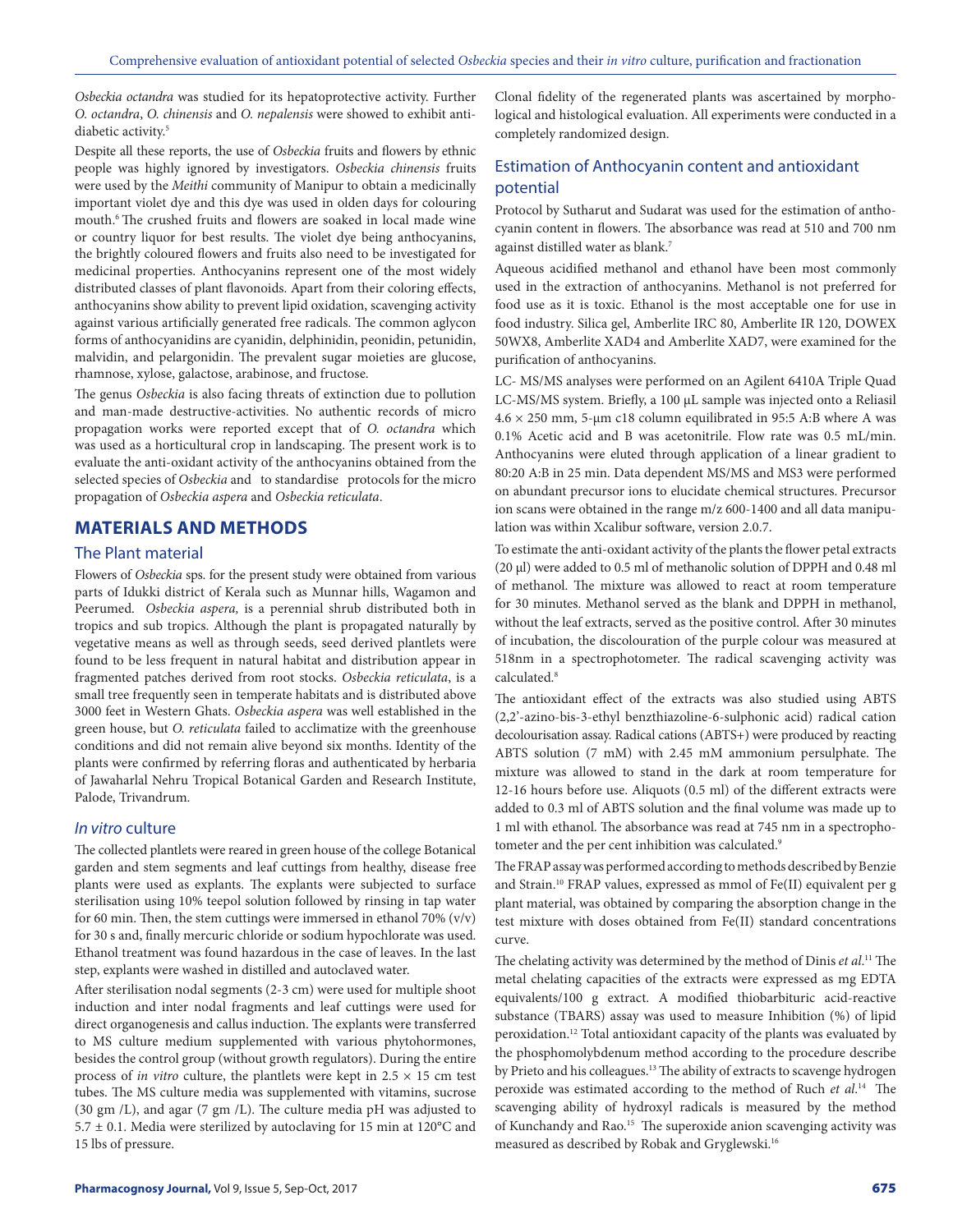#### Statistical analysis

All the experiments were done in 12 replicates. The results were expressed as mean  $\pm$ SD (n = 10). SPSS-7.5 version was used for the entire analysis. P<0.05was considered as significant.

#### **RESULTS**

Antioxidant-based drug formulations are used for the prevention and treatment of complex diseases like atherosclerosis, stroke, diabetes, Alzheimer's disease and cancer. Anthocyanins are flavonoids, the natural pigments giving wide colour range in plants and showing antioxidant potential. The chemical structure of these molecules seems to be responsible for this potential. Anthocyanins are the most oxidized flavonoids with the C ring fully unsaturated with a hydroxyl group.

Anthocyanin was extracted from the tissues using a mixture of ethanol and water in the ratio 70:30 acidified with 1% HCl without any accelerator and energy sources. The solid-liquid separation was done by filtration and centrifugation methods. Anthocyanins were isolated and purified by column chromatography in silica gel and subsequently using amber lite. Amber lite XAD7HP had the highest capacity and desorption ratio. As free sugar was the degradation factor for anthocyanins, the free sugar concentration before and after purification were tested and it was found decreased significantly.

There are several studies regarding extraction of anthocyanins by solvents. Extraction of anthocyanin from eggplant peel with acidified alcoholic solvent (ethanol:water:HCl;70:30:1, v/v/v) appeared more efficient than those without ethanol.<sup>17</sup> The anthocyanin extraction from black rice using 70% methanol obtained higher anthocyanin concentration than 70% ethanol and it was more effective than water and 70% acetone. However, ethanol has been used in the extraction of anthocyanins from black rice because of low toxicity application in food industries compared to methanol.<sup>18</sup>

The anthocyanin content of the flowers varied considerably among the species (Table 1). *Osbeckia aspera* was found to contain the highest anthocyanin content followed by *Osbeckia virgata* and *O. reticulata*. Within *O. aspera*, anthocyanin content varied from 20.5 mg/g to 37.61 mg/g in different varieties. Flowers of the wightiana variety of *Osbeckia aspera* is found to be the best source of anthocyanin among them. *Osbeckia reticulata* had 30.3 mg/g and *O. virgata* was found to contain 32.2 mg/g. LC-MS/MS analysis of purified anthocyanin from *Osbeckia aspera* and *Osbeckia reticulata* contain unique fractions of anthocyanins, *ie*, *O. aspera* was rich in malvidin-3 -diglucoside, peonidin, delphinidin and cyanindin, whereas, *O. reticulata* showed large amounts of malvidin, cyanindin and cyanidin aglycone.

The two species *O. aspera* and *O. reticulata* responded differently in *in vitro* culture environments. High concentration of cytokinins was found to be sufficient for the rapid sprouting and multiple shoot induction in *O. reticulata*. 3.5 mg/L of BAP produced 18 shoots and 4.2 mg/L of KIN produced 15 shoots. In *O. aspera* the most suitable medium for shoot induction was the combination of BA and NAA, *ie*, 2.5 mg/L BA and 0.5 mg/L NAA produced 21.28 shoots, 2.5 mg/L BA alone produced 7.57 shoots and 3 mg/L KIN alone produced 5.57shoots. In *O. reticulata*, addition of auxins along with BA or NAA resulted in slowing down of shoot proliferation and induced irregular differentiation of tissues. Callusing in both species was normal in equal concentrations auxins and cytokinins. Combinations of BA along with NAA and IBA produced compact tissues with morphogenesis and combination of BA with 2, 4-D produced white friable callus. Combination of either of the cytokinins along with both NAA and IBA and higher concentrations of sucrose in the medium (2 to 2.5 fold) induced synthesis of anthocyanin in friable callus, but darkening of the callus and subsequent death resulted within 5-7 days of the beginning of anthocyanin production (Figure 1a). The highest content of anthocyanin in *Osbeckia aspera*, (*ie*, 94.4 mg/g) was obtained in 8% sucrose, 0.5 mg/L BA and 0.5 mg/L 2,4- D (Figure 1b). In *O. reticulata* the highest content (69.8 mg/g) of anthocyanin producing callus was obtained in half strength MS medium supplemented with 8% sucrose, 1.2% BA and 1.4% 2,4-D (Table 2).

Anthocyanin content of the callus was found higher than the flower tissues of both the species. Anthocyanin content and profile of the *in vitro* raised plants were similar to the naturally grown plants.

#### Total Antioxidant (AOX) potential

The total antioxidant activities of different *Osbeckia* species anthocyanin extracts are narrated in Table 3. The values of the total AOX potential of anthocyanin extracts expressed in terms of equivalents of ascorbate. This assay gives an estimate of the overall AOX potential of anthocyanin.13 Anthocyanins reduce Mo (VI) into Mo (V) and forms a green coloured phosphomolybdenum V complex, which shows maximum OD at 700 nm. *O. aspera* anthocyanin extract showed higher activity in the range of 100 µg/ml in comparison to other *Osbeckia* species, whereas the *O. leschenaultiana* showed least activity. Similarly, Baskar *et al*. showed variable total AOX activity among different banana peel extract under different solvent and incubation conditions.<sup>19</sup> Purified anthocyanin of *O. aspera* and *O. reticulate* showed similar activity at 25 µg/ml.

#### DPPH radical scavenging assay

The Table 3 displayed shows DPPH radical scavenging potential of anthocyanin from different *Osbeckia* species. The mean values across the concentration range, clearly indicates the potential of *O. aspera* in scavenging DPPH free radicals as 61.8 percentage inhibition at 100 µg/ml when compared to other *Osbeckia* species. DPPH radicals react with reducing agents, during which the electrons become paired off and the solution loses colour stoichiometrically depending on the number of electrons taken up i.e., the solution gradually reduced to yellowish

#### **Table 1: Anthocyanin content of** *Osbeckia* **species**

| <b>NAME</b>                             | <b>HABITAT</b>                                       | <b>ALTITUDE (feet)</b> | <b>ANTHOCYANIN (mg/gm)</b> |
|-----------------------------------------|------------------------------------------------------|------------------------|----------------------------|
| Osbeckia aspera (L.) var. travancorica  | Midland meadows                                      | 3000                   | 42.57                      |
| Osbeckia aspera (L.) var. wightiana     | Evergreen and moist deciduous forests and grasslands | 1400-4000              | 57.61                      |
| Osbeckia aspera (L.) var. aspera        | Tropical Low land, Evergreen forest, Plains          | $400 - 700$            | 36.57                      |
| Osbeckia gracilis Bedd.                 | Moist deciduous and shola forests                    | 2100                   | 31.22                      |
| Osbeckia leschenaultiana DC.            | High altitude shola forests                          | 3500                   | 19.2                       |
| Osbeckia reticulata Bedd.               | High altitude grasslands                             | 4000                   | 32.56                      |
| Osbeckia virgata D. Don ex Wight & Arn. | Evergreen and moist deciduous forests, plains        | $400 - 700$            | 44.33                      |
| Osbeckia wynaadensis Clarke             | Waterlogged semi-evergreen and evergreen forests     | 2100-4000              | 24.76                      |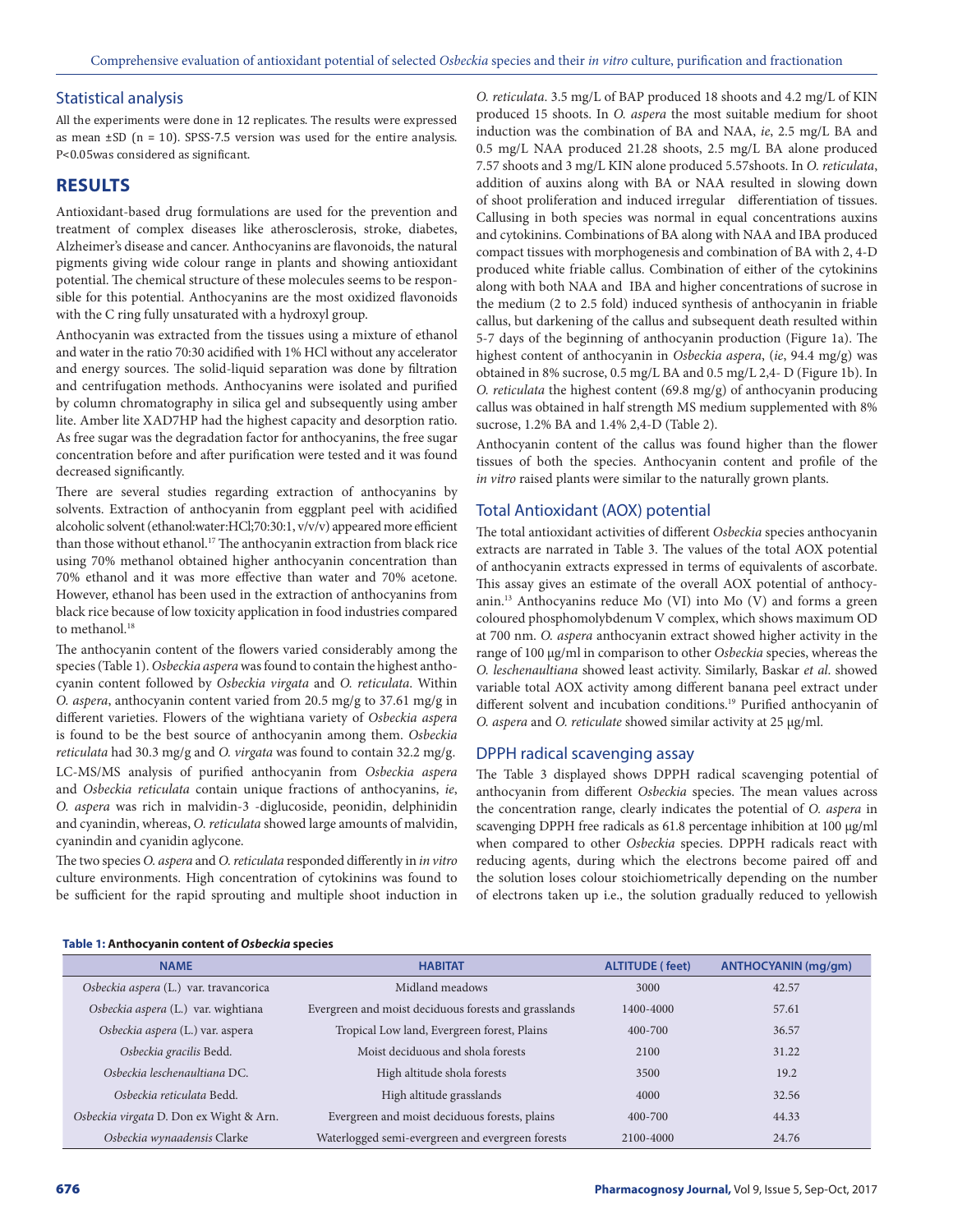

**Figure 1:** a – Anthocyanin rich callus produced in 1.4 mg/l 2,4D and 1.2 mg/l BA in *O. reticulata*; b- friable callus produced in 0.5 mg/l of 2, 4-D and 0.5 mg/l BA in *O.aspera*; c - Multiple shooting in *O. reticulata*; d- shoots produced in 2.5 mg/L BA and 0.5 mg/l NAA in *O. aspera*.

product *viz*., diphenylpicryl hydrazine, with the addition of the anthocyanin. Purified anthocyanin of *O. aspera* and *O. reticulata* revealed more remarkable DPPH scavenging activity at 25 µg/ml.

#### ABTS radical scavenging capacity

Table 3 indicates the ABTS radical scavenging capacity of anthocyanin at various concentrations from different *Osbeckia* species. From the results, it may be interpreted that *O. aspera* and *O.reticulata*, among all species, inhibit or scavenge the radical in a dose dependent manner with highest percentage inhibition (47.6% and 40.2% respectively) noticed at 100 µg/ml. Studies by Subhasree *et al*. 20 determined the scavenging activity on ABTS radical from selected green leafy vegetables which were at par with the present results. Purified anthocyanin of *O. aspera* and *O. reticulata* displayed more activity at 25 µg/ml concentration.

#### Lipid peroxidation inhibition assay

Inhibition of lipid peroxidation by anthocyanin at various concentrations from different *Osbeckia* species is represented in the Table 3. Lipid peroxides are unstable and decompose to form reactive carbonyl molecules responsible for damage of DNA, protein, unsaturated fatty acids, generation of life style diseases. Most abundant among them is

malondialdehyde (MDA), which reacts with thiobarbituric acid (TBA) to form a pinkish chromogen. The decrease in the MDA levels in the presence of increased dose of anthocyanin suggests the role of anthocyanins as antioxidants. TBARS assay was used to determine the anti-lipid peroxidation properties of the anthocyanins. The result values obtained indicate a moderate percentage inhibition with *O. aspera* exhibiting highest inhibition among other species at 100 µg/ml. Remarkable lipid peroxidation inhibition, *ie*, 74 and 62.3 was showed by the purified anthocyanin of *O. aspera* and *O. reticulata* at 25 µg/ml (Table 4).

# Hydrogen peroxide (H $_{\textrm{\tiny{2}}}$ O $_{\textrm{\tiny{2}}}$ ) scavenging activity

Anthocyanins are polyphenols can donate electrons to  $H_2O_2$  and converted to  $H_2O$ .  $H_2O_2$  is a signaling molecule that inactivates a few enzymes directly, usually by oxidation of essential thiol group (‐SH) leads to toxic effects that can cross membranes and reacts with Fe<sup>2+</sup> and Cu2+ ions to form hydroxyl radical. *Osbeckia* species showed insignificant AOX activity i.e., ranged from 14.5 to 25.4%. Synthetic antioxidants such as quercetin and ascorbate standards yielded 66.1 % and 75.5 %  ${\rm H_2O}_2$ scavenging activity. Purified anthocyanin of *O. aspera* and *O. reticulata* showed increased activity ie, 49.6 and 41.2 percentage respectively at  $25 \mu g/ml$ .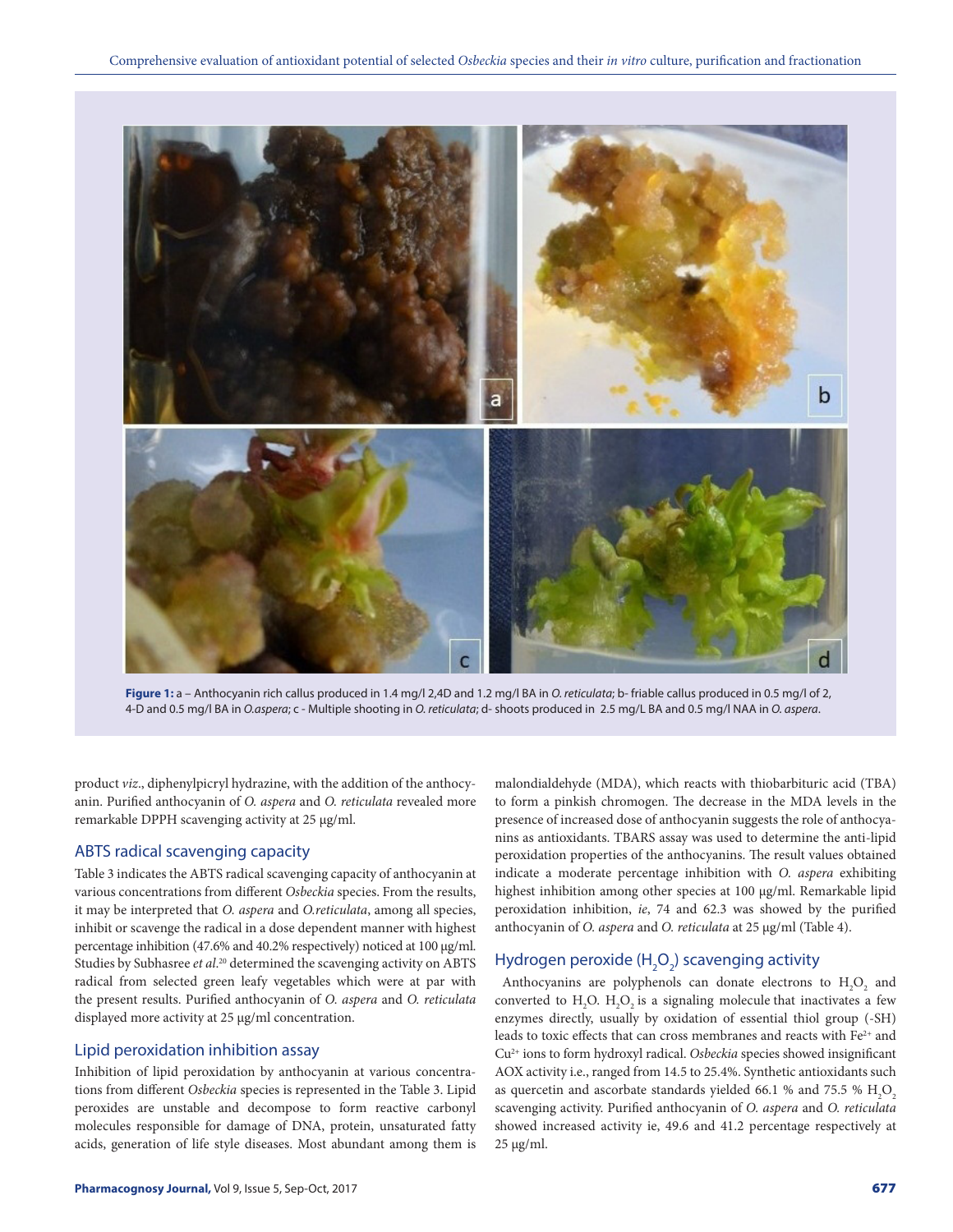|                             |                     | Hormones used        |                      |                   | Medium                                           | Explants                                        |                          | Callusing                |                          | Shoots produced          |                          | Rooting                             | Observations                                      |
|-----------------------------|---------------------|----------------------|----------------------|-------------------|--------------------------------------------------|-------------------------------------------------|--------------------------|--------------------------|--------------------------|--------------------------|--------------------------|-------------------------------------|---------------------------------------------------|
| $\ensuremath{\mathsf{BAP}}$ | KIN                 | <b>NAA</b>           | IAA                  | $2.4-D$           | Medium<br>$\mbox{content}$<br>Sugar<br><b>NS</b> | For both the<br>species                         | reticulata<br>Osbeckia   | Osbeckia<br>aspera       | reticulata<br>Osbeckia   | Osbeckia<br>aspera       | reticulata<br>Osbeckia   | Osbeckia<br>aspera                  |                                                   |
|                             |                     |                      |                      |                   |                                                  | Nodal                                           |                          |                          |                          |                          |                          |                                     | Rapid multiplication in 15-20                     |
| $2.4 \mathrm{mg/L}$         |                     |                      |                      |                   | 3%                                               | segment                                         | $\overline{\mathrm{n}}$  | $\overline{\rm nl}$      | 14.32                    | 7.57                     | $\overline{n}$           | $\overline{\mathrm{nl}}$            | days in O. aspera                                 |
| $3.5 \:\rm mg/L$            |                     |                      |                      |                   | 3%                                               | segment<br>Nodal                                | $\overline{\mathrm{n}}$  | $\overline{\mathrm{nl}}$ | 18.75                    | 3.45                     | $\overline{\mathrm{nl}}$ | $\overline{\rm nl}$                 | Best medium for shoot<br>multiplication           |
|                             | $\rm mg/L$<br>4.2   | $\,$ I               |                      |                   | 3%                                               | segment<br>Nodal                                | $\overline{\rm nl}$      | $\overline{\mathrm{n}}$  | 15.23                    | $4.1\,$                  | $\overline{\mathrm{n}}$  | $\overline{\mathrm{n}}$             |                                                   |
| $\mathbf{I}$                | $3 \mathrm{\,mg/L}$ | $\mathbf I$          |                      |                   | 3%                                               | segment<br>Nodal                                | $\overline{\mathrm{nl}}$ | $\overline{\mathrm{nl}}$ | 12.22                    | 5.57                     | $\overline{n}$           | $\overline{\mathrm{nl}}$            |                                                   |
| $2.5\:\mathrm{mg/L}$        | $\mathbf{I}$        | $0.5 \rm mg/L$       |                      |                   | 3%                                               | Segment<br>Nodal                                | $\overline{a}$           | $\overline{\mathrm{nl}}$ | 9.01                     | 21.28                    | $\overline{u}$           | $\overline{\rm nl}$                 | Best medium for shoot<br>multiplication           |
| $2.5\:\mathrm{mg/L}$        | $\mathbf{I}$        | $0.5 \rm mg/L$       | $0.7 \mathrm{mg/L}$  | $\mathbf{I}$      | 3%                                               | segment<br>Nodal                                | $\overline{\mathrm{nl}}$ | $\overline{\rm nl}$      | 11.4                     | 12.28                    | $\overline{\mathrm{nl}}$ | unhealthy<br>narrow<br>roots<br>few | Number of roots increased in<br>extended cultures |
|                             |                     |                      |                      | $\rm mg/L$<br>0.5 | 3%                                               | Internodal<br>segment<br>$\mbox{Leaf}$          | Moderate                 | Moderate                 | $\overline{n}$           | $\overline{\mathrm{nl}}$ | $\overline{\mathrm{nl}}$ | $\overline{\mathrm{nl}}$            | white friable callus                              |
| $0.5\:\mathrm{mg/L}$        | $\mathbf{I}$        | $\mathbf{I}$         |                      | $\rm mg/L$<br>0.5 | 3%                                               | Internodal<br>segment<br>Leaf                   | Moderate                 | Profuse                  | $\overline{n}$           | $\overline{\mathrm{nl}}$ | $\overline{\rm nl}$      | $\overline{\mathrm{nl}}$            | Greenish white friable callus                     |
| $0.5\:\mathrm{mg/L}$        | $\mathbf{I}$        | $0.5\;\mathrm{mg/L}$ |                      | $\,$              | 3%                                               | Internodal<br>segment<br>${\tt Left}$           | Moderate                 | Profuse                  | $\overline{\mathrm{nl}}$ | $\overline{\mathrm{n}}$  | $\overline{\mathrm{nl}}$ | $\overline{\mathrm{n}}$             | Green Compact callus                              |
| $1.2 \mathrm{mg/L}$         | $\mathsf{I}$        | $1.4 \; \rm{mg/L}$   | $\mathbf{I}$         |                   |                                                  | Internodal<br>segment<br>${\it Left}$           | Profuse                  | Moderate                 | $\overline{a}$           | $\overline{\rm nl}$      | $\overline{\rm nl}$      | $\overline{\mathrm{H}}$             |                                                   |
| $2.5\:\mathrm{mg/L}$        | $\mathbf{I}$        |                      |                      |                   | 3%                                               | Compact<br>Callus<br>Green                      | $\overline{n}$           | $\overline{a}$           | $\overline{n}$           | Numerous<br>(550)        | $\overline{\mathrm{nl}}$ | $\overline{\rm nl}$                 | Indirect organo genesis                           |
| $\mathbf{I}$                | $\mathbf{I}$        | $\mathbf I$          | $1.0\:\mathrm{mg/L}$ |                   | 3%                                               | in vitro<br>$_{\rm grown}$<br>$\mathbf{plants}$ | $\overline{\mathrm{nl}}$ | $\overline{\mathrm{nl}}$ | $\overline{\rm nl}$      | $\overline{\mathrm{nl}}$ | profuse                  | profuse                             | Best medium for rooting                           |
| $0.5\:\mathrm{mg/L}$        | $\mathbf{I}$        | $0.5\;\mathrm{mg/L}$ | $\mathbf I$          | $\mathsf{I}$      | $8\%$                                            | white friable<br>callus                         | Profuse                  | $\overline{\mathrm{n}}$  | $\overline{\rm nl}$      | $\overline{\rm nl}$      | $\overline{\mathrm{n}}$  | $\overline{\mathrm{n}}$             | Anthocyanin rich callus in O.<br>aspera           |
| $1.2 \text{ mg/L}$          | $\mathbf{I}$        | $1.4 \mathrm{mg/L}$  | $\mathbf{I}$         |                   | 8%                                               | white friable<br>callus                         | Profuse                  | $\overline{a}$           | $\overline{\mathrm{nl}}$ | $\overline{\rm nl}$      | $\overline{a}$           | $\overline{\mathrm{nl}}$            | Anthocyanin rich callus in O.<br>reticulata       |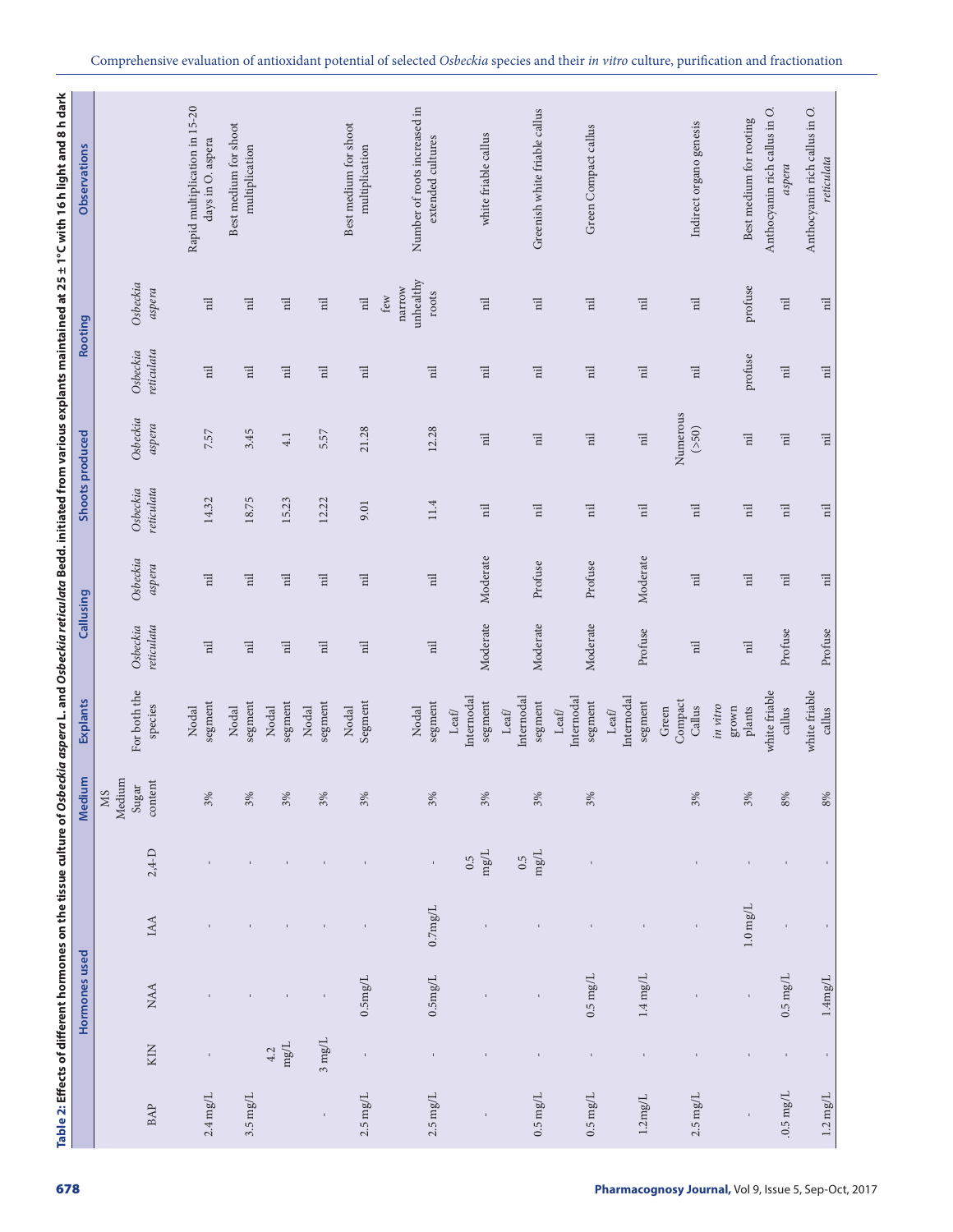| <b>Species of Osbeckia studied</b>    | <b>Metal</b><br>chelating | <b>Radical</b><br>scavenging<br>DPPH- | <b>Metal</b><br>reducing<br>activity,<br>FRAP- | <b>Radical</b><br>scavenging<br><b>ABTS</b> | <b>Total AOX</b><br>activity | <b>LPX</b><br>assay | $H_2O_2$      | O <sub>2</sub> | OH   |
|---------------------------------------|---------------------------|---------------------------------------|------------------------------------------------|---------------------------------------------|------------------------------|---------------------|---------------|----------------|------|
|                                       | $\frac{0}{0}$             | $\%$                                  | $mM$ Fe (II)/g                                 | Trolox µmol/g<br><b>DW</b>                  | mg AAE/g                     | $\frac{0}{0}$       | $\frac{0}{0}$ | $\frac{0}{0}$  | $\%$ |
| Osbeckia aspera var. aspera           | 37.8                      | 61.8                                  | 27.8                                           | 47.3                                        | 5.85                         | 47.6                | 25.4          | 33.6           | 52.2 |
| Osbeckia aspera var.whitiana          | 30.4                      | 59.5                                  | 21.4                                           | 49.7                                        | 4.9                          | 37.8                | 19.6          | 27             | 37.6 |
| Osbeckia leschenaultiana              | 31                        | 55.3                                  | 20.5                                           | 42.8                                        | 3.9                          | 39.6                | 18.8          | 25.6           | 39.8 |
| Osbeckia reticulata                   | 32.3                      | 62.8                                  | 23.2                                           | 53.7                                        | 5                            | 35.3                | 20            | 24.3           | 50.3 |
| Osbeckia gracilis                     | 28                        | 57.4                                  | 25.6                                           | 47.4                                        | 3.7                          | 40.2                | 23.1          | 29.8           | 42.3 |
| Osbeckia virgata                      | 27                        | 60.4                                  | 17.9                                           | 48.9                                        | 3.5                          | 31.6                | 21.3          | 23             | 40   |
| Osbeckia. wynadensis                  | 25.6                      | 58.3                                  | 16.4                                           | 45.3                                        | 3.1                          | 30.5                | 22.2          | 22             | 41.5 |
| Osbeckia. aspera var.<br>travancorica | 28                        | 59.4                                  | 15.9                                           | 47.6                                        | 4.2                          | 29                  | 14.5          | 20             | 39.7 |

#### **Table 3: Anti-oxidant activity of** *Osbeckia* **species at 100 µg/ml concentration**

**Table 4: AOX Potential of purified anthocyanin of** *Osbeckia* **aspera and** *Osbeckia reticulata* **from** *in vitro* **callus cultures at 25 µg/ml concentration**

| <b>Species of Osbeckia</b><br>studied | <b>Total AOX</b><br>activity | <b>Radical</b><br>scavenging<br>DPPH- | <b>Metal</b><br>reducing<br>activity,<br>FRAP- | <b>Radical</b><br>scavenging<br><b>ABTS</b> | <b>Metal</b><br>chelating | $\overline{O}_{2}$ | $H_2O_2$      | OH            | <b>LPX</b><br>assay |
|---------------------------------------|------------------------------|---------------------------------------|------------------------------------------------|---------------------------------------------|---------------------------|--------------------|---------------|---------------|---------------------|
|                                       | mg AAE/g                     |                                       | mM Fe $(II)/q$                                 | Trolox umol/g<br><b>DW</b>                  | $\%$                      | $\frac{9}{6}$      | $\frac{0}{0}$ | $\frac{9}{6}$ | $\%$                |
| Osbeckia aspera                       | 6.2                          | 79.8                                  | 50.4                                           | 57.2                                        | 76.2                      | 45.4               | 49.6          | 68.5          | 74                  |
| Osbeckia reticulata                   | 5.76                         | 73.5                                  | 48.7                                           | 68.9                                        | 65.8                      | 44.2               | 41.2          | 63.9          | 62.3                |

# Superoxide radical (O $_2^{\text{-}}$ ) scavenging activity

Endogenously,  $O_2^-$  are produced in substantial amounts by diverse biological processes and are toxic to cellular components i.e., a precursor of the most reactive oxygen species (ROS), contributing to tissue damage and various diseases. Anthocyanins of *O. aspera* exhibited optimal ability in scavenging  $O_2^-$ , when compared to the standards quercetin and ascorbate (Table 2). The results suggest that the *O. aspera* have superoxide radical scavenging activity which can be of significant interest in health prospects in reducing the level of  $O_2^-$  which is elevated during oxidative stress in the body. Potential superoxide anion scavenging was noticed with purified anthocyanin of *O. aspera* and *O. reticulata* at 25 µg/ml.

#### Hydroxyl radical (– OH) scavenging activity

The OH is one of the ROSs generated in the body. These radicals are produced through various biological reactions such as Iron (II)-based Fenton reaction. The scavenging capacity of *O. aspera* may be attributed by their phenolic compounds with the ability to accept electrons, which can combine with free radical competitively to decrease hydroxyl radicals. Umamaheswari and Chatterjee analyzed i*n vitro* varied antioxidant of the different solvent fractions of *Coccinia grandis* leaf extracts.<sup>21</sup> The present AOX potential of *Osbeckia* species are comparable with the above results. Purified anthocyanin of both the species showed remarkable activity ie 68.5 and 63.4 percentage respectively at 25 µg/ml (Table 4).

#### Metal chelating activity

Iron is an essential element required for normal physiology, but excess of it may leads in cellular injury i.e., it undergo Fenton reaction, these reduced metals may form reactive hydroxyl radicals and thereby contribute to oxidative stress.<sup>22</sup> Ferrozine can quantitively form complexes

with  $Fe<sup>2+</sup>$ . In the presence of chelating agents, the complex formation is broken, leading to less red coloration of the complex. The metal chelating activity of *Osbeckia* species was presented in the Table 3. In this assay, *Osbeckia aspera* registered higher metal chelating activity. The scavenging potential and metal chelating ability of the antioxidants are dependent upon their unique phenolic structure and the number of hydroxyl groups. Raghavan *et al*.,analyzed free radical scavenging potential of *Chlorophytum tuberosum* and the values were at par with *Osbeckia aspera.*<sup>23</sup> Purified anthocyanin of *O. aspera* and *O. reticulata* showed a twofold higher activity at 25 µg/ml (Table 4).

#### FRAP assay

The results of the FRAP assay of *Osbeckia* species are reported in the Table 3. All species showed considerable amounts of antioxidant effects from 15.9  $\mu$ mol of FeSO<sub>4</sub>/g of anthocyanin equivalent to 27.8  $\mu$ mol of FeSO<sub>4</sub>/ g in DMSO extract. Also, FRAP values, in other species were optimal (*P* < 0.05) and was comparable to α-tocopherol (10 mg/L) as the reference compound. Purified anthocyanin of *O. aspera* and *O. reticulata*  displayed optimal activities than crude extracts.

### **DISCUSSION**

Plants display diverse secondary metabolites such as alkaloids, polyphenols, saponins, carotenoids and other molecules. Most of them are proven therapeutic compounds in one way or other. Antioxidant potentials of these phytochemicals are indirectly involved in curing many human diseases including cancer, inflammation etc. For example, Subhasree et al evaluated antioxidant potential in selected green leafy vegetables.<sup>20</sup> Umamaheswari and Chatterjee analyzed *in vitro* antioxidant activities of the fractions of *Coccinia grandis* leaf extract.21 Saito *et al*. extensively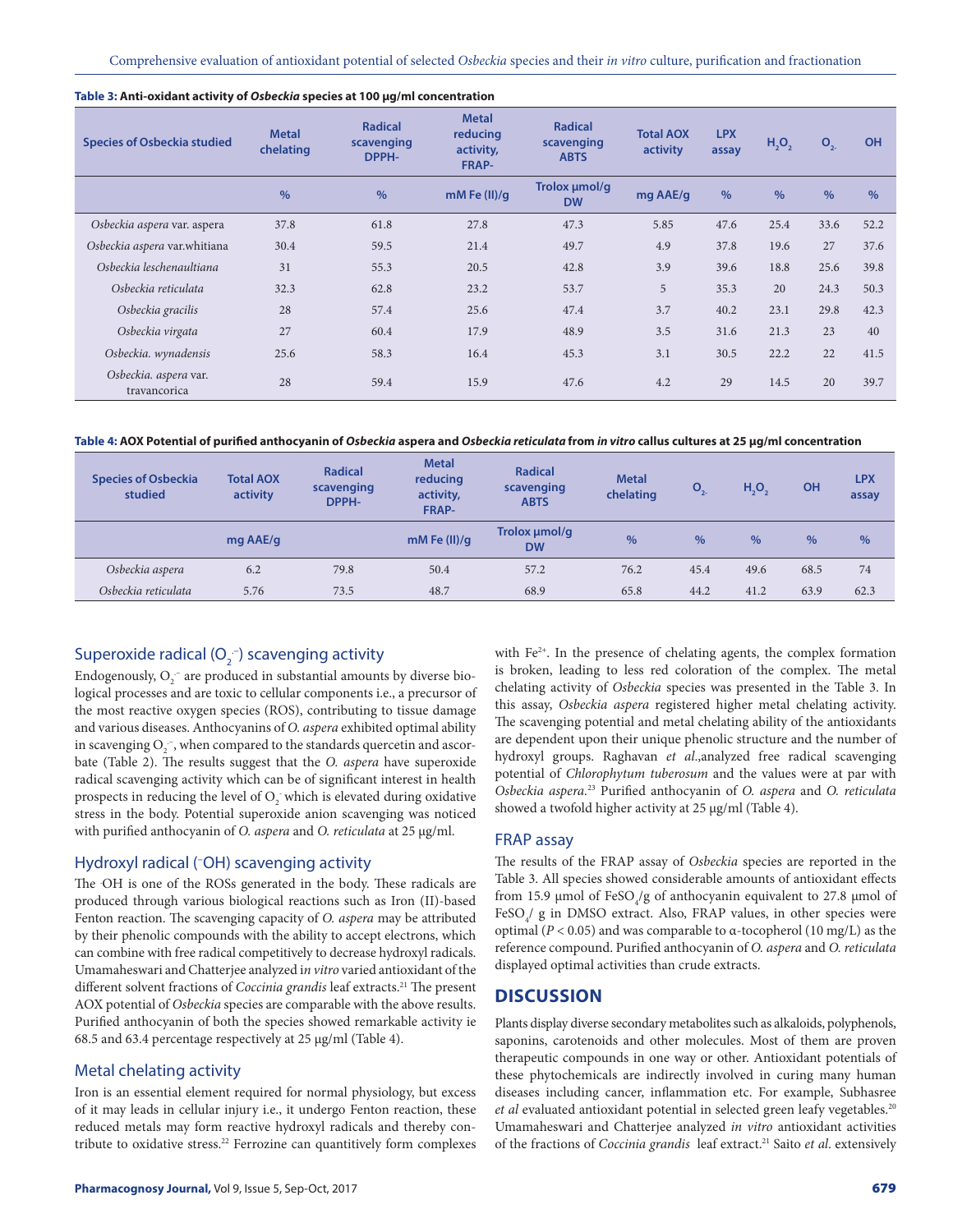screened edible herbal extracts with potent scavenging activity against superoxide anions.<sup>22</sup> Raghavan *et al.*, reported free radical scavenging potential of *Chlorophytum tuberosum.*23 Fernando *et al*., evaluated antioxidant potential of some species of *Bomarea* of Alstroemeriaceae.<sup>24</sup> Venugopalan and Revathy proved antioxidant activity of *Cassia fistula* flower extracts.<sup>25</sup> Hadi Al- Anbari and Azeez Hasan compared antioxidant activity in some *Citrus* leaves and seeds ethanolic extracts.<sup>26</sup> Kicel *et al*. correlated phenolic profile and antioxidant potential of leaves from selected *Cotoneaster* species.27 Angel *et al*.correlated phenolics with antioxidant activity in five underutilized starchy *Curcuma* species.<sup>28</sup> Khanavi *et al*. compared antioxidant activity and total phenols of some date varieties.29 Rathi and Rajput reviewed anthocyanins antioxidant potential of grapes.30 Oliveira *et al*., quantified total phenolic content and antioxidant activity of Malvaceae species.31 Goodarzi *et al*., evaluated antioxidant potential and reduction capacity of some plant extracts in silver nanoparticles synthesis.32 Camatari analyzed antioxidant potential of flours from cereals, tubers, beans and seeds and also chemical profile of *Curcuma longa* flour.33 Vadlapudi and Naidu analyzed *in vitro* antioxidant capacity of few selected medicinal and mangrove species.<sup>34</sup> Figueiredo and Lima, accessed antioxidant activity of anthocyanins from *Sideroxylon obtusifolium* fruits.35 Vaidya *et al*. compared antioxidant capacity of fresh and dry leaf extracts of sixteen *Scutellaria* species.<sup>36</sup> Gandhiappan and Rengasamy compared antioxidant activity of different species of Solanaceae.37 Medina-Medrano *et al*. fractionated phenolic constituents and antioxidant properties of five wild species of *Physalis*. 38 Sulniute *et al* comprehensively evaluated antioxidant potential of selected *Salvia* species using high pressure methods for the isolation of lipophilic and hydrophilic plant fractions.<sup>39</sup> In the present study, anthocyanins from *Osbeckia* species also showed optimal varied AOX potentials as revealed by the results.

The mode of activity of anthocyanins as antioxidants may be a) decreasing localized oxygen concentrations; (b) preventing chain initiation by scavenging reactive oxygen and/or nitrogen species (ROS/RNS), e.g., superoxide anion, hydrogen peroxide, hydroxyl radical, peroxynitrite; (c) binding metal ions in such a manner that they will not generate species such as HO , ferryl or Fe2+/Fe3+/O2, and/or decompose lipid peroxides to peroxyl and alkoxyl radicals; (d) decomposing peroxides by converting them to non-radical products, such as alcohols; (e) chain-breaking, i.e. scavenging intermediate radicals, such as peroxyl and alkoxyl radicals, to prevent continued hydrogen abstraction.<sup>40,41</sup>

Antioxidant assays in foods and biological systems can be classified into analysis of lipid peroxidation, or measuring the free radical scavenging ability.41 In assessing lipid peroxidation, several lipid substrates can be used and the AOX activity in these systems can be analysed by measuring the substrate and the oxidant consumption, and the intermediates or the end products formation. For evaluation of free radical scavenging potential, there are methods such as chemical reactions involved: electron transferand hydrogen transfer-based assays or evaluating effectiveness against several ROS and RNS ( $O_2$ , OH, ONOO–, NO,  $H_2O_2$ ).<sup>42</sup> The AOX capacity of anthocyanins present in diverse fruits has been carried out with diverse assay methods: oxygen radical absorbance capacity (ORAC), a hydrogen transfer-based assay; ferric reducing antioxidant potential (FRAP), trolox equivalent antioxidant capacity (TEAC), and 2,2-diphenyl-1-picrylhydrazyl (DPPH) free radical scavenging activity, all of them are electron transfer-based assays.43-45 Scavenging activity towards superoxide; peroxynitrite (ONOO-) scavenging activity; inhibition of human low-density lipoprotein (LDL and liposome oxidation); inhibition of lipid peroxidation; ability to bind heavy metals such as iron, zinc and copper and induction of antioxidant enzymes such as gluthatione-Stransferase (GST), gluthatione reductase (GR), gluthatione peroxidise (GPx) and superoxide dismutase.<sup>46-50</sup> Fundamentally, this

activity is dependent on the chemistry of anthocyanins and not all of them show similar activities for scavenging ROS and RNS. The antioxidant ability of anthocyanins depends on the basic structural orientation of the compound because the ring orientation will decide the way by which a hydrogen atom from a hydroxyl group can be donated to a free radical as well as the potentiality of the anthocyanin to support an unpaired electron.51 In addition, the power to scavenge diverse ROS differs among anthocyanins for instance, delphinidine is active against the (being followed by cyanidin and pelargonidin) and pelargonidin is effective against the OH radical.52 Generally the AOX activity of anthocyanins is connected with the number of free OH around the pyrone ring. More number of OH, the higher is antioxidant activity. Anthocyanins with their  $3^{\prime}$ , 4'-dihydroxy groups can chelate metal ions easaily to form stable anthocyanin-metal complexes.<sup>53</sup> Anthocyanins at pH 2-4 mostly exist in the form of flavylium cations and because of the charge distribution they are susceptible to nucleophilic attack on positions 2 and 4. Therefore it can be postulated that the hydroxylation of an anthocyanin at these positions increases its chelating capacity, protecting, for example, ascorbic acid from metal-induced oxidation.

Anthocyanins with the ortho-dihydroxyl groups have the potential to scavenge OH radicals through the inhibition of OH generation by chelating iron.54 In addition to the degree and position of OH groups in the B ring on the AOX activity of anthocyanins, the degree and position of methoxyl groups also influenced the stability and reactivity of these pigments, consequently their AOX activities.47 Kähkönen and Heinonen showed that malvidin-3-glucoside and petunidin-3-glucoside showed lower efficacy compared to cyanidin-3-rutinoside and delphinidin-3-glucoside.55 Free radical mechanism for the semiquinone stabilization formed from the cyanidin oxidation proposed by Castañeda-Ovando *et al*. 56 Similarly, the activities are also dependent on type of reactive species. Muselík *et al*. reported that for the FRAP and TEAC assays the methoxylation of hydroxyl groups in 5´ (petunidin-3-monoglucoside) or 3´ and 5´ positions (malvidin-3-monoglucoside) significantly reduced the antioxidant activity.47 However, the AOX activity showed by malvidin-3monoglucoside in peroxynitrite mediated tyrosine nitration was the same as that of delphinidin-3-monoglucoside and cyanidin-3rutinoside activities. The activity of anthocyanins in inhibiting tyrosine nitration decreased in the following order: cyanidin-3rutinoside > malvidin- $3$ -monoglucoside  $\approx$  delphinidin-3 monoglucoside  $>$  petunidin-3-monoglucoside.47 Tsuda *et al*. revealed that ONOO- scavenging activity of pelargonidin (anthocyanidin) consists firstly in the break of this pigment by the radical with the formation of p-hydroxybenzoic and secondly the reaction of this acid with ONOO- resulting in the formation of 4-hydroxy-3nitrobenzoic acid.<sup>57</sup>

Depending on the pH, the relative proportions of protonated, deprotonated, hydrated, and isomeric forms of anthocyanins occur. These forms play a role in the AOX activity. In addition, the relative proportions of peroxynitrite anion (ONOO-) and its conjugate acid (HOONO), with different reactivities, are strongly dependent on pH. The peroxynitrite scavenging activity of anthocyanins at pH 7.4 ( $\approx$  80% of peroxynitrite was in the anionic form) decreased in the following order: cyanidin-3-rutinoside > malvidin-3monoglucoside  $\approx$  delphinidin-3-mono-gluco $side$  > petunidin-3monoglucoside.<sup>47</sup> Anthocyanins glycisylation in fruits and vegetables decrease the AOX capacity by reducing free hydroxyls and metal chelation sites. However, Kähkönen and Heinonen,<sup>55</sup> reported that depending on the anthocyanidin and lipid oxidation models used for antioxidant analysis, different glycosylation patterns either enhance or diminish the AOX power *i.e*., activities of the glycosides and the aglycons did not differ remarkably in emulsion, whereas in LDL the aglycons showed in general higher activities than the glycosides. In contrast, in bulk oil, the glycosides were more effective than the aglycons.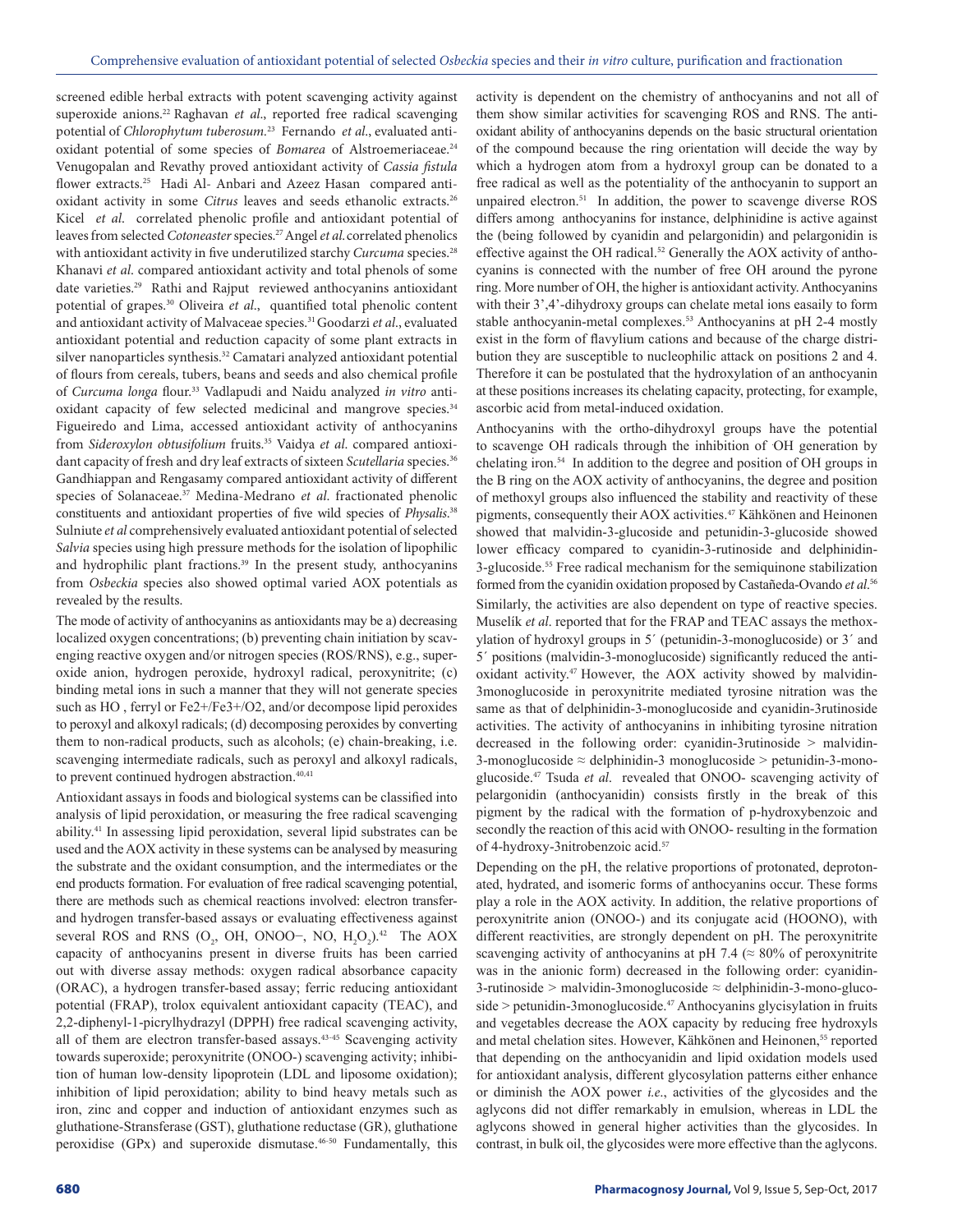Therefore, the *in vitro* effect of glycosylation on antioxidant activity also depends on the environment in which oxidations accounts.51 Different number of sugar residues and their position in the anthocyanidin may also have different roles on the AOX activity of an anthocyanin.52,55 The number of sugar residues at the C3 position seems to be unique for AOX activity. The smaller the number of sugar units at C3, the greater the AOX activity *i.e.*, delphinidin and cyanidin-3-rutinoside are less active in the DPPH scavenging activity than their corresponding monoglucosides.47 For example, the glycosylation of malvidin-3-monoglucoside to malvidin-3, 5 diglucoside significantly reduces the AOX ability when measured through the TEAC method, but without significant effect on the inhibition of tyrosine nitration (ONOO- scavenging), or being better as scavenging free radicals when measured through the FRAP assay when compared to malvidin-3-monoglucoside.<sup>47</sup> The presence of acyl groups also shows influence on the AOX activity, nevertheless and as reported for sugar moieties, the scavenging activity is highly dependent on the type of free radicals. Similarly, pyranoanthocyanins of cyanidin, petunidin, malvidin and pelargonidin showed significant capacity to scavenge superoxide anion radicals but did not scavenge OH radicals.<sup>58</sup> Incorporation of pyruvic acid into delphinidin-3-monoglucoside and malvidin-3monoglucoside caused significant decrease in AOX activity in aqueous phase assays.47 In the present study the purified anthocyanin contain malvidin 3 glucosides, peonydine, delphynidine and cyanidin. The significant AOX activity showed by the species may be considered as a culmination of activities attributed by these compounds.

# **CONCLUSION**

*Osbeckia* species contain optimal anthocyanin and therefore display potential AOX power. *O. aspera* and *O. reticulata* were subjected to *in vitro* culture using optimal concentrations of hormones in the MS medium. Callus was further induced by altering the hormones for *in vitro* production of anthocyanins. Further, the pool anthocyanins were purified and fractionated by LC-MS/MS. As the last phase, AOX assays were performed with the purified anthocyanin which showed higher level activities. Further studies are planned to analyse the antiinflammatory potential of the purified anthocyanin from these two species.

# **ACKNOWLEDGEMENT**

The authors acknowledge Kerala State Council for Science, Technology and Environment (KSCSTE) for funding he project and also UGC, Bangalore for providing FIP fellowship for doing Ph. D.( No.FIP/12th Plan/ KLKE 028/ TF 10 dated 19/01/2016).

#### **CONFLICT OF INTEREST**

The authors have no conflict of interest.

#### **ABBREVIATION USED**

**MS:** Murashige and Skoog; **BAP:** Bezyl amino purine; **KIN:** Kinetin; **NAA:** Naphthalene Acetic Acid; **2,4-D:** 2,4 dichloro phenoxy acetic acid; **IAA:** Indole-3 -acetic acid.

#### **REFERENCES**

- 1. Thabrew MI, Joice PD, Rajatissa WA. comparative study of the efficacy of *Pavetta indica* and *Osbeckia octandra* in the treatment of liver dysfunction. Planta Med. 1987;53(3):239-41.
- 2. Jayathilaka KAPW, Thabrew MI, Pathirana C, De Silva DGH, Perera DJB. An evaluation of the potency of *Osbeckia octandra* and *Melothria maderaspatana* as antihepatotoxic agents. Planta Medica.1989;55(2):137-9.
- 3. Thabrew MI, Hughes RD, Gove CD, Portmann B, Williams R, McFarlane IG. Protective effects of *Osbeckia octandra* against paracetamol-induced liver injury. J Xenobitica. 1995;25(9):1009-17.
- 4. Sujina I, Ravi S. *In vitro* antimicrobial and cytotoxic activity of methanolic

extract of *Osbeckia wynaadensis*. International Journal of Biological Sciences. 2012;1(4):33-8

- 5. Syiem D, Khup PZ. Study of the Traditionally Used Medicinal Plant *Osbeckia chinensis* for Hypoglycemic and Anti-hyperglycemic Effects in Mice. Pharmaceutical Biology. 2006;44(8):613-8.
- 6. Sharma HM, Devi AR, Sharma BM. Vegetable dyes used by the Meitei Community of Manipur. Indian J Traditional Knowledge. 2005;4(1):39-46.
- 7. Sutharut J, Sudarat J. Total anthocyanin content and antioxidant activity of germinated colored rice. Inter Food Res J. 2012;19(1):215-21.
- 8. Manzocco L, Anese M, Nicoli MC. Antioxidant properties of tea extracts as affected by processing. Lebens-mittel-Wissenschaft Und-Technologie. 1998;31(7–8):694-98.
- 9. Seeram NP, Henning SM, Lee R, Niu Y, Scheuller HS, Heber D. Catechin and caffeine contents of green tea dietary supplements and correlation with antioxidant activity. J Agric Food Chem. 2006;54:1599-603.
- 10. Benzie IFF, Strain JJ. Ferric reducing antioxidant power assay: Direct measure of total antioxidant of biological fluids and modified version for simultaneous measurement of total antioxidant power and ascorbic acid concentration. Methods in Enzymology. 1999;229:15-27
- 11. Dinis TCP, Madeira VMC, Almeida LM. Action of phenolic derivatives (acetoaminophen, salycilate and 5-aminosalycilate) as inhibitors of membrane lipid peroxidation and as peroxyl radical scavengers. Arch Biochem Biophys. 1994;315:161–9.
- 12. Ohkawa H, Ohishi N, Yagi K. Assay for lipid peroxides in animal tissues by thiobarbituric acid reaction. Anal Biochem. 1979;5: 351-8.
- 13. Prieto P, Pineda M, Aguilar M. Spectrophotometric quantitation of antioxidant capacity through the formation of a phosphomolybdenum complex: specific application to the determination of vitamin E. Anal Biochem. 1999;269(2):337-41.
- 14. Ruch RJ, Cheng SJ, Klaunig JE. Prevention of cytotoxicity and inhibition of intercellular communication by antioxidant catechins isolated from Chinese green tea Carcinogen. 1989;(10):1003-8
- 15. Kunchandy E, Rao, MNA. Oxygen radical scavenging activity of curcumin. Int. J. Pharm. 1990;58: 237-40
- 16. Robak J, Gryglewski RJ. Flavonoids are scavengers of superoxide anions. Biochem. Pharmacol. 1988;37(5):837–41.
- 17. Todaro A, Francesco C, Paolo R, Anna E, Riccardo N, Giovanni S. Recovery of anthocyanins from eggplant peel. Food Chemistry. 2009;(114):434-9.
- 18. Kang YJ, Jung SW, Lee SJ. An optimal extraction solvent and purification adsorbent to produce anthocyanins from black rice (*Oryza sativa* cv. Heugjinjubyeo). Food Science and Biotechnology. 2014;23(1):97-106.
- 19. Baskar R, Shrisakthi S, Sathyapriya B, Shyampriya R, Nithya R, Poongodi P. Antioxidant potential of peel extracts of banana varieties (*Musa sapientum*). Food and Nutrition Sciences. 2011;(2):1128-33.
- 20. Subhasree BR, Baskar R, Laxmi Keerthana RL, Susan P, Rajasekaran. Evaluation of antioxidant potential in selected green leafy vegetables. Food Chemistry. 2009;115(4):1213-20
- 21. Umamaheswari M, Chatterjee TK. *In vitro* antioxidant activities of the fractions of *Coccinia grandis* L. leaf extract. African Journal of Traditional Complementary and Alternative Medicine. 2008;5(1):61-73.
- 22. Saito KM, Kohno F, Yoshizaki, Niwano Y. Extensive screening for edible herbal extracts with potent scavenging activity against superoxide anions. Plant Foods for Human Nutrition. 2008;63(2):65- 70.
- 23. Raghavan G, Vijayakumar M, Mehrotra S. Free radical scavenging potential of *Chlorophytum tuberosum* Baker. Journal of Ethnopharmacology. 2003; 104(3):423-5.
- 24. Fernando AAG, Gil JAQ, Jiménez NDS, Arango GJA, Weniger B. Antioxidant potential of some species of the genus *Bomarea* (Alstroemeriaceae) Vitae. Revista De La Facultad De Qu˝Mica Farmacutica. 2011;18(2):201-7
- 25. Venugopalan P, Revathy K T. Antioxidant activity of *Cassia fistula* flower extracts J. Pharm. Appl. Chem. 2016;2(2):77-80.
- 26. Hadi Al A K, Anbari, Azeez HM. Antioxidant activity in some *Citrus* leaves and seeds ethanolic extracts. International Conference on Advances in Agricultural, Biological & Environmental Sciences. 2015;July 22-23, London(UK)
- 27. Kicel A, Michel P, Owczarek A, Marchelak A, ˙Zy˙zelewicz D, Budryn G, *et al*. Phenolic Profile and Antioxidant Potential of Leaves from Selected Cotoneaster Medik. Species Molecules. 2016;21(6):1-17.
- 28. Angel GR, Vimala B, Bala N. Phenolic content and antioxidant activity in five underutilized starchy *Curcuma* species. International Journal of Pharmacognosy and Phytochemical Research. 2012;4(2):69-73.
- 29. Khanavi M, Saghari Z, Mohammadirad A, Khademi R, Hadjiakhoondi A, Abdollahi M. Comparison of antioxidant activity and total phenols of some date varieties. DARU. 2009;17(2):104-8
- 30. Rathi P, Rajput CS. Antioxidant potential of grapes (*Vitis vinifera*): a review Journal of Drug Delivery and Therapeutics. 2014;4(2):102-4.
- 31. Oliveira AMF de, Pinheiro LS, Pereira CKS, Matias WN, Gomes RA, Chaves OS *et al*. Total Phenolic Content and Antioxidant Activity of Some Malvaceae Family Species. Antioxidants. 2012;1:33-43
- 32. Goodarzi V, Zamani H, Bajuli L, Moradshahi A. Evaluation of antioxidant potential